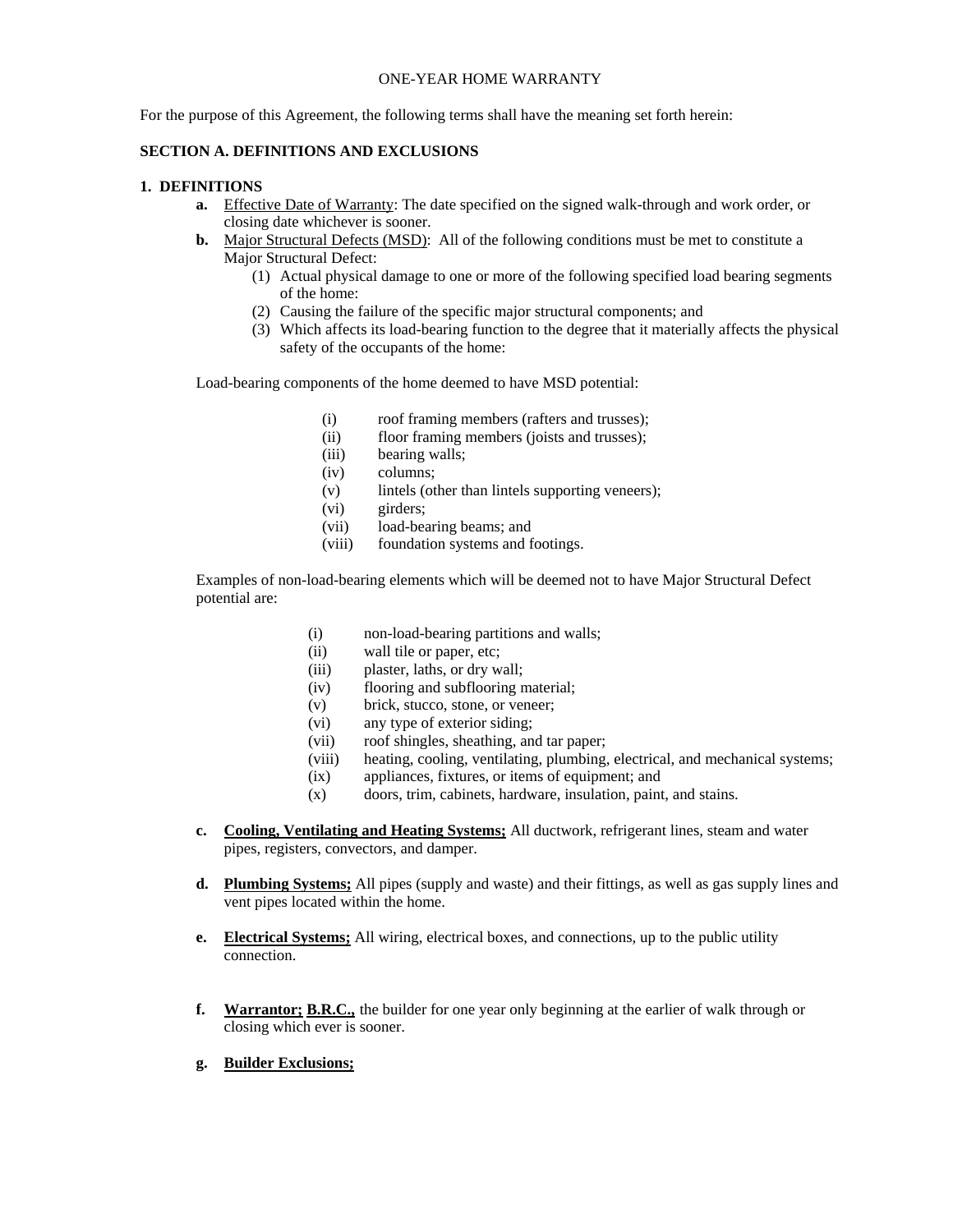### **THE FOLLOWING ARE NOT COVERED BY THE BUILDER:**

- a. Failure of the Builder to complete construction of the home or any part of the home on or before the effective date or damages arising from such failure. An uncompleted item is not considered a defect hereunder, although the Builder is otherwise obligated to complete such items.
- b. Any defect which does not result in actual physical damage or loss.
- c. All consequential damages including, but not limited to, damage to the home that is caused by a covered defect but is not itself a covered defect and costs of shelter, transportation, food, moving, storage, or other incidental expenses related to relocation during repairs.
- d. Personal property damage or bodily injury.
- e. Any claim reported to Brookside Farms Construction LLC after an unreasonable delay or later than thirty days after the expiration of the applicable warranty period.
- f. Loss or damage caused to the home, persons or property directly or indirectly by insects, bird, vermin, rodents, or wild or domestic animals.
- g. Any loss or defect which arises while the home is used primarily for nonresidential purposes.
- h. Loss or damage caused by soil movement, including subsidence, expansion or lateral movement of the soil (excluding flood  $&$  earthquake) which is covered by any other insurance or for which compensation is granted by legislation.
- i. Normal deterioration or normal wear and tear.
- j. Any deficiencies in or damage caused by material or work supplied by anyone other than the Builder or its employees, agents, or subcontractors.
- k. Damages or losses not caused by a defect in construction of the home by the Builder or its employees, agents, or subcontractors, but resulting instead from acts or omissions of the purchaser, his agents, employees, licensees, invitees, accidents, riots, civil commotion, nuclear hazards, acts of God or nature, fire, explosion, blasting, smoke, water escape, windstorms, hail, lightning, falling trees, aircraft, vehicles, flood, mud slides, sinkholes, faults, crevices, earthquake, including gland shock waves or tremors before, during or after a volcanic eruption.
- l. Loss or damage resulting from Purchase's failure to perform routine maintenance.
- m. Loss or damage resulting from the purchaser's failure to minimize or prevent such loss or damage in a timely manner provided that Purchaser knew or reasonably should have know, that such damage or loss might occur or worsen.
- n. Loss or damage to resulting from defects in outbuildings including, ( a fence, utility line or similar union shall not cause an outbuilding to be considered attached), site located swimming pools and other recreational facilities; driveways; walkways; patios not structurally attached; boundary and retaining walls, bulkheads; fences; landscaping (including sodding, seeding, shrubs, trees and plantings) French drains; off-site improvements; or any other improvements not a part of the home itself.
- o. Loss or damage resulting from, or made worse by, changes in the grading of the property surrounding the home by anyone except the Builder or its employees, agents or subcontractors, or changes in the grading or drainage resulting form erosion or subsidence.
- p. Loss or damage resulting from, or made worse by, modifications or additions to the home, or property under or around the home, made after commencement of the term of this Agreement (other than changes made in order to meet the obligations of this Agreement).
- q. Loss or damage resulting from, or made worse by dampness, condensation or heat build-up caused by the failure of the purchaser to maintain proper ventilation.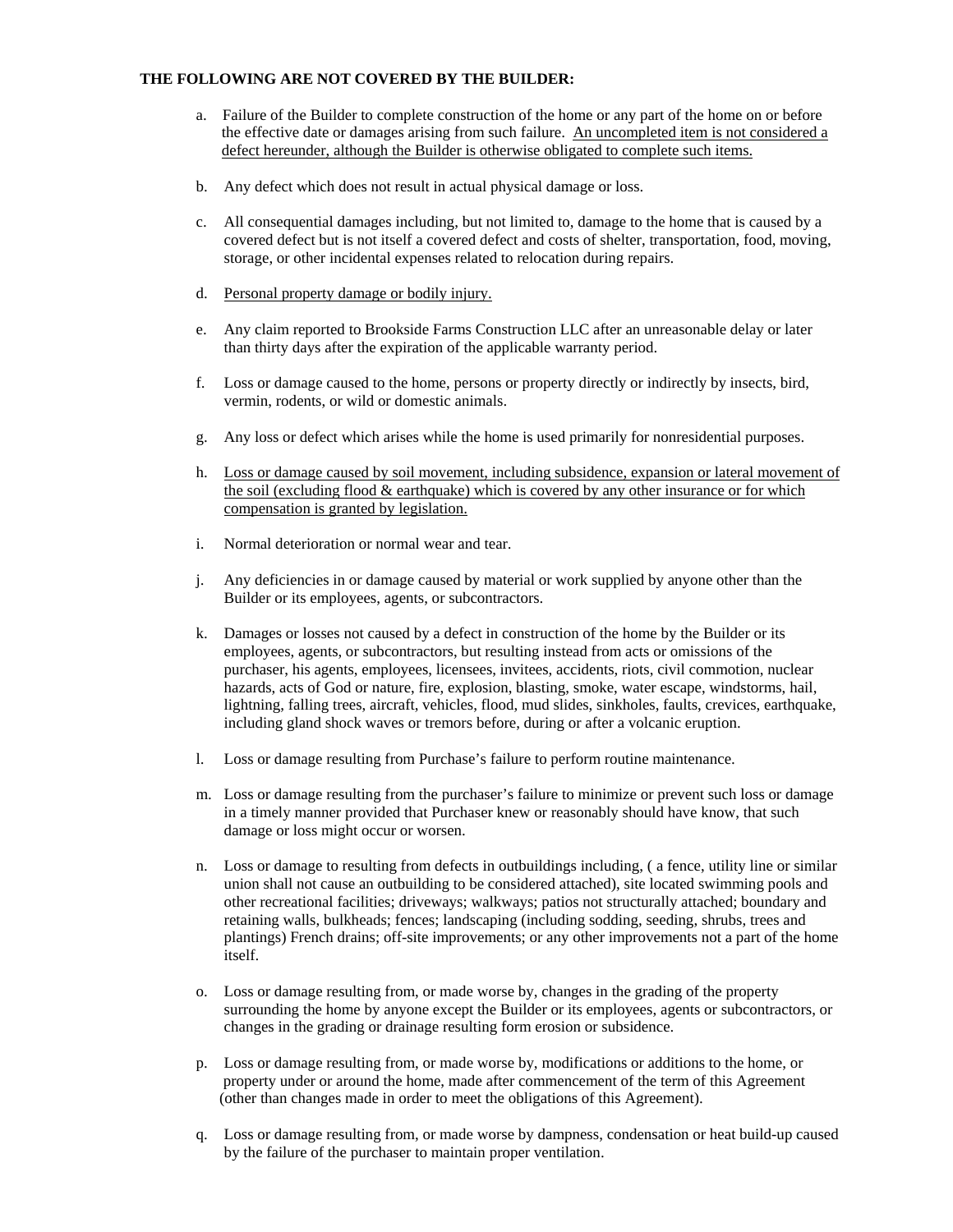- r. Any defect, damage or loss which is caused or made worse by failure of the purchaser to notify the Builder of any defect within a reasonable period of time.
- s. Any defect, damage, or loss which is caused or made worse by failure by anyone other than the Builder or its agents, employees, or subcontractors to comply with the manufacturers, warranty requirements concerning appliances, fixtures or items of equipment.
- t. Loss or damage resulting from, or made worse by, negligent maintenance or operation of the home and its systems by anyone other than the Builder or its employees, agents, or subcontractors.
- u. Follow the first year of this Agreement, any deficiencies in fixture, appliances, and items of equipment whether or not components of the cooling, ventilation, heating, electrical, plumbing, or in-house sprinkler systems will be under warranty by the Builder for one year only, or the manufacturer's written warranty period, whichever is less. Damage caused by improper maintenance or operation, negligence, or improper service of such systems by the Purchase or its agents will not be covered by this Agreement.
- v. Loss or damage resulting from a condition not resulting in actual physical damage to the home, including uninhabitability or health risk due to the presence or consequences of insects, unacceptable levels of radon, formaldehyde, carcinogenic substances, or other pollutants and contaminants; or the presence of hazardous or toxic materials.
- w. Loss or damage caused directly or indirectly by flood, surface water, waves, tidal water, overflow of a body of water, or spray from any of these, (whether or not driven by wind), water which backs up from sewers, or drains, changes in the water table which were no reasonably foreseeable, or water below the surface of the ground (including water which exerts pressure on or seeps or leaks through a building, sidewalk, driveway, foundation, swimming pool, or other structure) wetlands, springs or aquifers.
- x. Violations of applicable building codes or ordinances unless such violation results in a defect which is other wise covered under this agreement. Under such circumstances, the obligation of **B.R.C.** under this agreement shall only be to repair the defect, but not to restore or bring the home to conform to code.
- y. Any loss or damage resulting from the weight and/or performance of any type of water bed or any other furnishings excessive in weight for which the home was not designed.
- z. Any loss, damage, or disruption caused by the transfer of the management of the H.O.A.

# **SECTION B. WARRANTY STANDARDS**

# **1. PURPOSE OF THE STANDARDS**

This section establishes the standards by which it will be determined whether your home has a problem which is covered by this Agreement and the obligation of the Builder to correct those defects. Where specific standards and obligations are not set forth, the standard shall be the accepted industry practice for workmanship and materials.

# **2. ADDITIONAL CONDITIONS: PURCHASER'S RESPONSIBILITY**

The applicability of warranty coverage is conditioned upon the purchaser's proper maintenance of the home, common elements, and surrounding property to prevent damage due to neglect, abnormal use or improper maintenance.

# **3. STANDARDS APPLICABLE DURING ONE YEAR WARRANTY PERIOD**

# **Major Structural Defects (MSD)**

All of the following conditions must be met to constitute a Major Structural Defect:

a. actual physical damage to one or more of the following specified load-bearing segments of the home:

b. causing the failure of the specific major structural components: and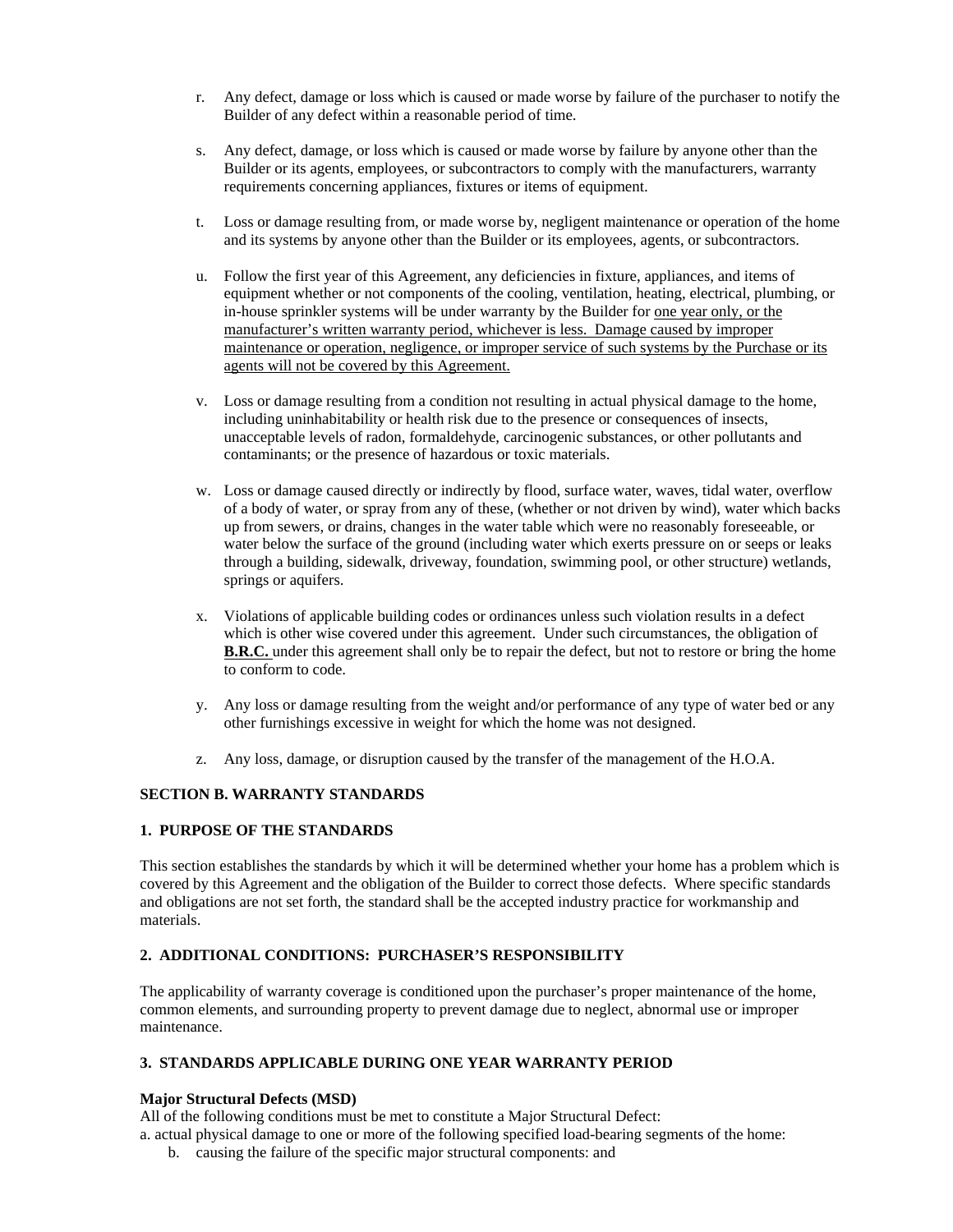c. which affects its load-bearing function to the degree that it materially affects the physical safety of the occupants of the home.

### **Load-bearing components of the home deemed to have MSD potential**

(1) Roof framing members (rafters and trusses)

(2) Floor framing members (joints and trusses)

- (3) Bearing walls
- (4) Columns:

(5) Lintels (other than lintels supporting veneers);

(6) Girders;

(7) load-bearing beams; and

(8) foundation systems and footings.

# **Examples of non-load-bearing elements deemed not to have Major Structural Defect potential;**

(1) non-load-bearing partitions and walls:

(2) Wall tile or paper, etc.

(3) plaster, laths or drywall;

(4) Flooring and subflooring materials

(5) Brick, stucco, stone or veneer;

(6) Any type of exterior siding;

(7) Roof shingles, sheathing\* and tar paper

(8) Heating, cooling, ventilating, plumbing, electrical and mechanical systems;

(9) Appliances, fixtures or items of equipment; and

(10) Doors, trim, cabinets, hardware, insulation, paint and stains

# **Owner**

See Purchaser

#### **Plumbing Systems**

All pipes located within the Home and their fittings, including gas supply lines and vent pipes.

### **Purchaser**

 You. The Purchaser includes the first buyer of the warranted Home and any and all subsequent owners who Take title within the warranty period.

# **Residence**

See Home.

# **Sewage Disposal System**

 This system includes, but is not limited to, all waste, drainage, sewer pipes and lines, cleanouts, tanks, pumps, drainfields and seepage pits, outside and beyond the exterior wall of the Home.

### **Structurally Attached**

An integral part of the Home being structurally supported by footings, block walls or reinforced concrete and connected to the foundation of the Home.

#### **Water Supply System**

This system includes, but is not limited to, all supply and distribution pipes, fittings, valves, pumps and wells, outside the exterior wall of the Home, which supply water to the Home.

# **Introduction to the Limited Warranty**

- (1) This book provides specific details, conditions and limitations of the Limited Warranty including procedures for requesting warranty performance and for binding arbitrations, in accordance with the procedures of the Federal Arbitration Act. Read this document in its entirety to understand the protection it affords, the exclusions applicable to it, the Warranty Standards which determine its interpretations and operation and your responsibilities.
- (2) This is NOT an insurance policy, a maintenance agreement or a service contract. It is an explanation of what you, the Purchaser, can expect from this Limited Warranty,
- (3) Appliances and Equipment included in the Home are not warranted under this Limited Warranty, but may be covered by separate warranties provided by the manufacturer or supplier. These warranties are passed on to you by your Builder at closing and are separate from this Limited Warranty.
- (4) You are responsible for maintenance of your new Home. General and preventative maintenance are required to prolong the life of your new Home.
- (5) **This Limited Warranty is automatically transferred to subsequent Owners during the one year term of this Limited Warranty.**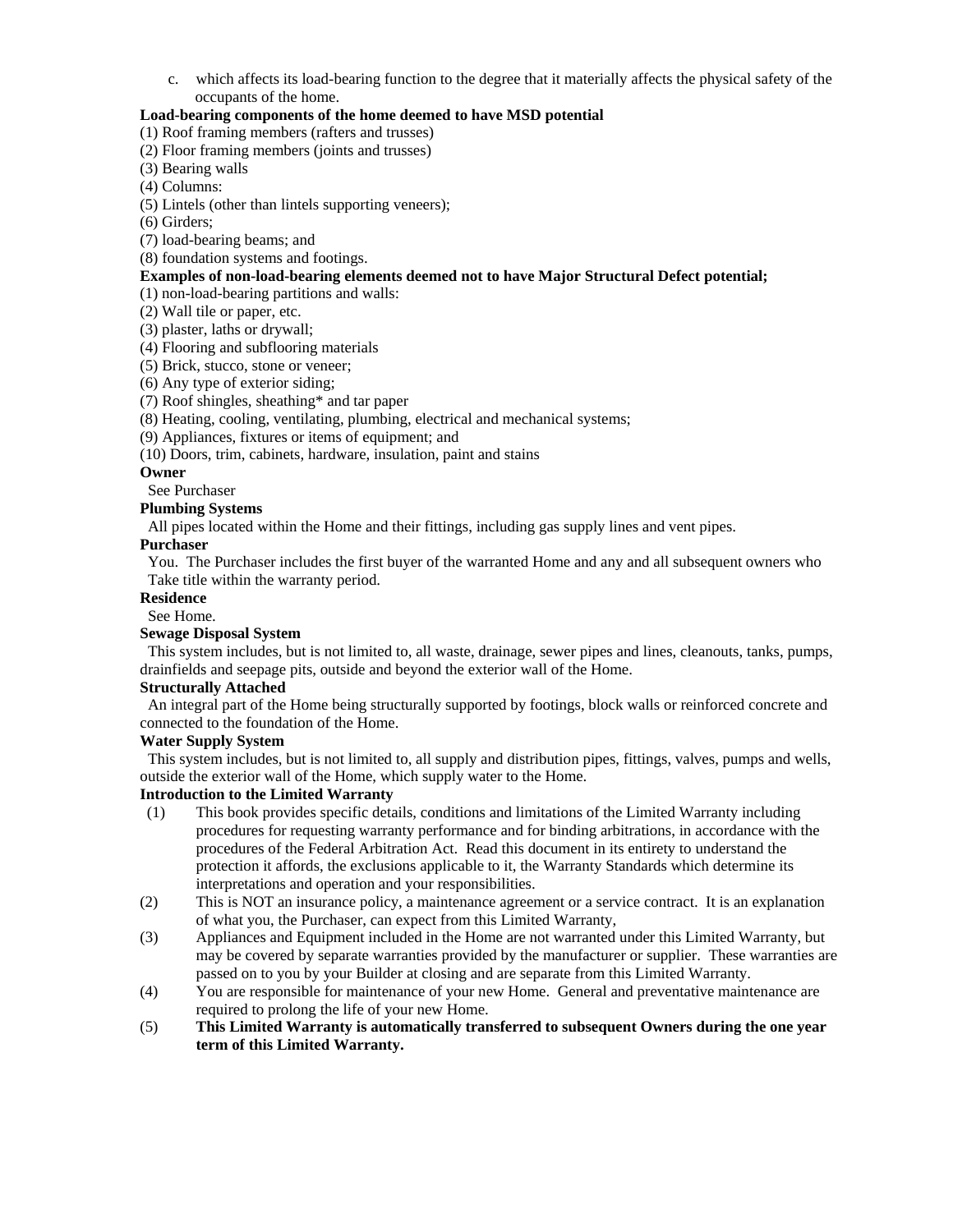# **The Limited Warranty**

- (1) Actions taken to cure Defects will NOT extend the periods of specified coverage's in this Limited Warranty.
- (2) Only warranted elements which are specifically designed in the Warranty Standards are covered by this Limited Warranty.
- (3) Warrantor has the choice to repair, replace or pay the reasonable cost to repair or replace warranted items which do not meet Warranty Standards and are not excluded in the Limited Warranty.
- (4) If a warranted MSD occurs during the appropriate coverage period, and is reported as required in Section IV, the Warrantor will repair, replace or pay you the reasonable cost to repair or replace the warranted MSD, limited to actions necessary to restore the MSD to its load-bearing Capacity.

# **Warranty Coverage**

- (1) **ONE YEAR COVERAGE:** Your Builder warrants that for a period of one year after the Effective Date of Warranty, warranted items will function and operate as presented in the Warranty Standards of Year 1. Coverage is ONLY available where specific Standards and Actions are represented in this Limited Warranty.\*
- (2) Examples of common elements which are not covered under this Limited Warranty are club houses, recreational buildings and facilities, exterior structures, exterior walkways, decks, balconies, arches or any other non-residential structure which is part of the condominium.

# **Conditions\***

- (1) This Limited warranty provides coverage only in excess of coverage provided by other warranties or insurance, whether collectible or not.
- (2) This Limited warranty is binding on the Builder and you and your heirs, executors, administrators, successors and assigns.
- (3) This Limited warranty is separate and apart from your contract and/or other sales agreement which you may have.
- (4) This Limited Warranty cannot be modified, altered or amended in any way except by a formal written instrument signed by you, **Brookside Farms Construction LLC**
- (5) If any provision of this Limited Warranty is determined by a court of competent jurisdiction to be unenforceable, that determination will not affect the validity of the remaining provisions.
- (6) All notices required under this Limited Warranty must be in writing and sent by certified mail, postage prepaid, to the recipient's address shown on the Application for Warranty form, or to whatever address the recipient may designate in writing.
- (7) If actions by the Warrantor on any obligations under this Limited Warranty are delayed by an event beyond its control, such performance will be excused until the delaying effects of the event are remedied. Such events include, but are not limited to, acts of God, acts of the common enemy, war, riot, civil commotion or sovereign conduct, or acts or omissions by you or any other persona not a party of this Limited Warranty.
- (8) If Brookside Farms Construction LLC fails to complete any part of the Home that is reasonably foreseeable to cause structural damage to the Home, then it is your responsibility to complete such parts of the Home to avoid the structural damage. If you fail to complete the work, then any resulting structural damage is not covered under this Limited Warranty.
- (9) Costs incurred for unauthorized repairs to warranted items are not reimbursable. Written authorization prior to incurring expenses must be obtained from the builder.
- (10) Whenever appropriate, the use of one gender includes all genders and the use of the singular includes the plural.
- (11) Under this Limited Warranty, the Warrantor is not responsible for exact color, texture or finish matches in situations where materials are replaced or repaired, or for areas repainted or when original materials are discounted.
- (12) You are responsible for establishing a written, final walk-through inspection list of items in need of service prior to occupancy or closing, whichever is first. This list must be signed and dated by you and your Builder. Keep a copy for your records.

# **Exclusions**

# **The following are NOT covered under this Limited Warranty:**

- (1) Loss or Damage:
	- a. To land
	- b. To the Home, persons or property directly or indirectly caused by insects, birds, vermin, rodents or wild or domestic animals.
	- c. Which arises while the Home is used primarily for non-residential purposes.
	- d. Caused by soil movement, including subsidence, expansion or lateral movement of the soil which is covered by any other insurance or for which compensation is granted by legislation.\*